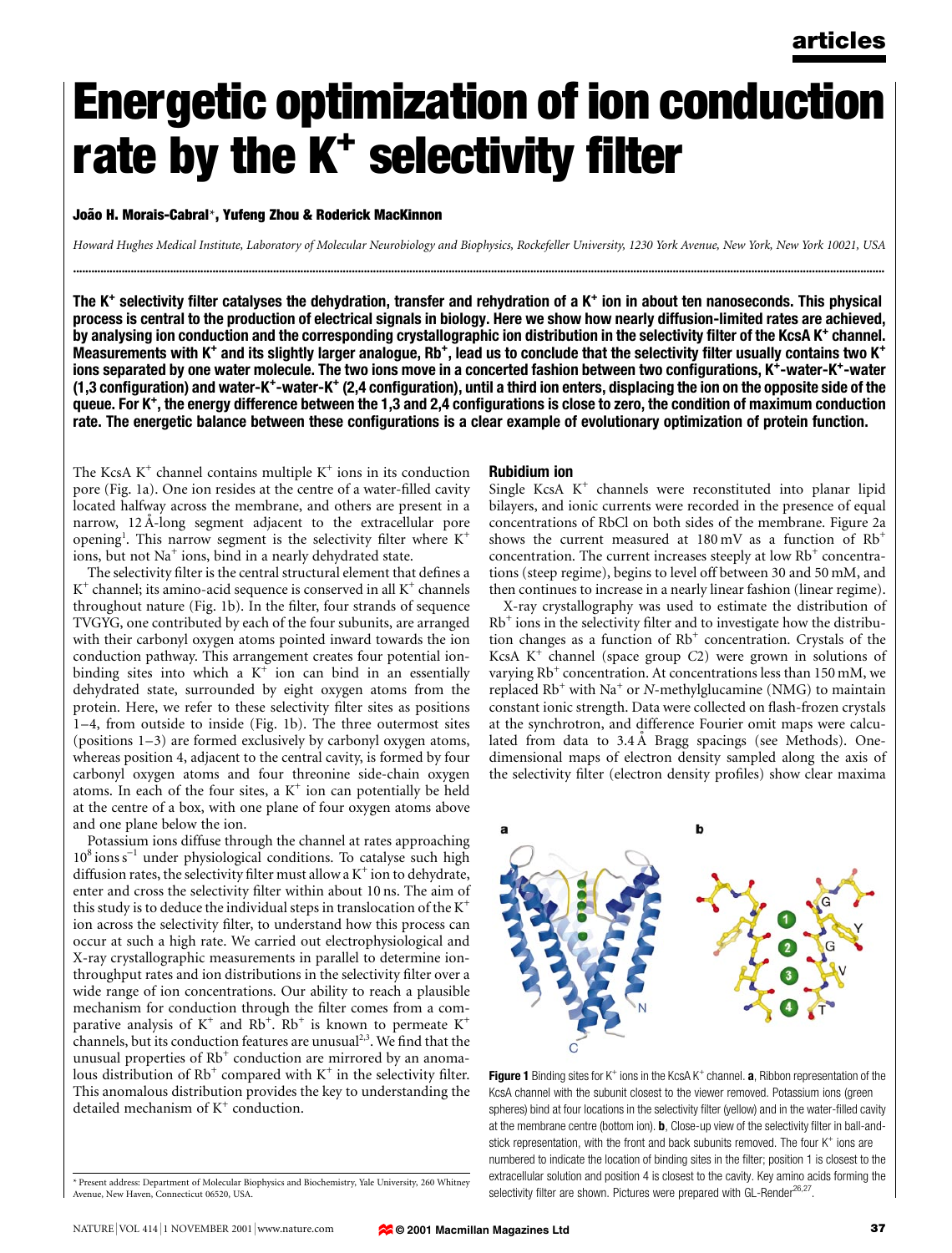and minima (Fig. 2b). At the lowest concentration of  $Rb^+$  (5 mM), there is a strong peak at each end of the selectivity filter, corresponding to positions 1 and 4, with a small peak near position 3. As the  $Rb<sup>+</sup>$  concentration is raised, the profile changes: the peak near position 1 nearly doubles in size, a large peak appears near position 3, while the peak near position 4 actually diminishes in size (Fig. 2b and c). No electron density peak appears at position 2 in the filter. Once a  $Rb^+$  concentration of about 30 mM is reached, there is little further change in the electron density profile except for a gradual increase in the peak at position 4.

The first interesting aspect of the electron density profiles is that their dependence on ion concentration correlates well with the concentrations over which the steep and linear regimes of the conduction-concentration curve are observed. That is, the transition from the low-concentration profile (a peak at positions 1 and 4) to the high-concentration profile (large peaks at positions 1 and 3 with a smaller peak at position 4) matches the transition from steep to linear conduction regimes (Fig. 2a and c). The second interesting aspect is that the electron density transition from low (5 mM) to high ( $\geq$ 30 mM) Rb<sup>+</sup> concentration clearly reflects an increase in the number of  $Rb^+$  ions in the filter. This increase might at first seem to be a transition from two to three  $Rb^+$  ions, but it is in fact more compatible with a transition from one to two ions. To see why this is so, imagine that when a single  $Rb^+$  ion is in the filter it resides at either position 1 or 4, resulting in an occupancy of about 0.5 at each position, and that when two ions are in the filter they reside at positions 1 and 3, with an occupancy of 1.0 at each position. In this case, as the  $Rb^+$  concentration is increased from low to high, and a growing fraction of channels go from having one ion to two ions in



Figure 2 Rubidium conduction and crystallographic distribution of Rb<sup>+</sup> ions in the selectivity filter.  $a$ , Currents recorded from single KcsA K<sup>+</sup> channels in the presence of equal concentrations of internal and external RbCl are shown as a function of ion concentration. Recording voltage was  $+180$  mV. **b**, Electron density ( $\rho$ ) was sampled along the axis of the selectivity filter from difference Fourier omit maps  $(3.4 \text{ Å}$  resolution,  $C2$  crystal form) and is represented as one-dimensional profiles. Zero on the x-axis corresponds to the level of the  $\alpha$ -carbon of residue 79 (extracellular entryway to the filter). Profiles are shown for crystals grown in the presence of 5, 30 and 300 mM RbCl. Filter positions  $1-4$  are indicated. c, The area of peaks in the electron density profiles corresponding to selectivity filter positions 1, 2, 3 and 4 are shown as a function of the Rb<sup>+</sup> concentration in which the crystals were grown.  $d$ , Sets of boxes representing the four positions in the selectivity filter, with the  $Rb<sup>+</sup>$  ion occupancy shown for low, intermediate (med.) and high Rb<sup>+</sup> concentrations. Expected occupancies for transitions from one to two ions (right) and from two to three ions (left) are shown (see text).

the filter, occupancy at position 1 will increase from  $0.5$  to  $1.0$ , occupancy at position 3 will increase from 0 to 1.0, and occupancy at position 4 will decrease from 0.5 to 0 (Fig. 2d, right). These changes in occupancy are in qualitative agreement with the concentration dependence of peaks in the electron density profiles (Fig. 2b and c). The increase at position 1 and decrease at position 4 observed in the electron density is important because it is not explained by the transition from two to three ions. Such a transition would require positions 1 and 4 to each have an occupancy of 1.0 at low  $Rb^+$  concentrations; as  $Rb^+$  concentration is raised, an increasing fraction of channels with three ions in the filter would be manifest as an increasing occupancy at position 3 and nothing more (Fig. 2d, left). This simple explanation captures the approximate features of the data. More detailed considerations (below) account for the fact that the peak at position 4 does not disappear altogether, and actually becomes a little larger as  $Rb<sup>+</sup>$  concentration is increased beyond 30 mM (Fig. 2b and c).

#### Potassium ion

Potassium current through the KcsA  $K^+$  channel is shown in Fig. 3a. As in the case of  $Rb^{+}$ ,  $K^{+}$  conduction exhibits a steep regime at low ion concentrations and a linear regime at high concentrations. The striking difference between  $Rb^+$  and  $K^+$  is in the slope of the linear regime: the  $K^+$  current continues to increase with ion concentration, whereas the  $Rb^+$  current nearly levels off at a much smaller maximal value. This difference between  $Rb^+$  and  $K^+$  conduction has been documented previously and is a fairly general feature of  $K^+$ channels $^{2,3}$ .

To study  $K^+$  ions in the selectivity filter, we grew crystals in the presence of various  $K^+$  concentrations. Two crystal forms (space groups C2 and I4) were analysed, and they yielded similar results (see Methods). Electron density profiles ( $I4$  crystal form,  $2.4 \text{ Å}$ Bragg spacings) for the concentration range  $3-200 \text{ mM K}^+$  are shown in Fig. 3b. The 3 mM  $K^+$  profile is similar to the 5 mM  $Rb^+$ 



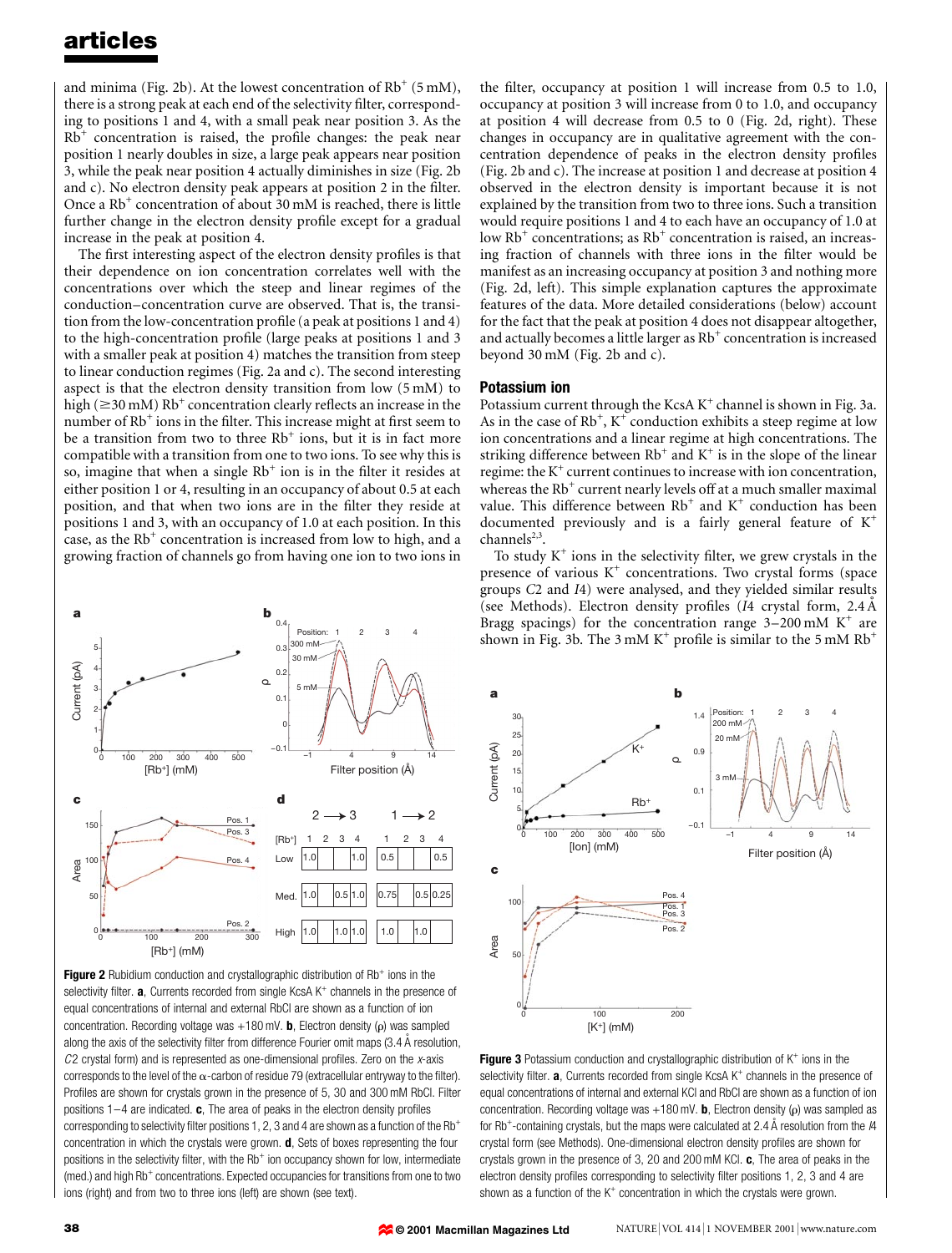profile, showing a predominant peak on each end of the selectivity filter and a small peak near position 3 (Figs 2b and 3b). Therefore,  $Rb<sup>+</sup>$  and  $K<sup>+</sup>$  seem to be similar when only a single ion is present in the filter. However, as the  $K^+$  concentration is raised, a very significant difference between the  $Rb^+$  and  $K^+$  profiles emerges. Instead of the appearance of a large peak near position 3, as in  $Rb^{+}$ , two peaks appear at positions 2 and 3, yielding a profile with four roughly equal peaks. For both  $Rb^+$  and  $K^+$ , the transition from a low-concentration profile to a high-concentration profile occurs over a similar concentration range,  $5-30$  mM. Using the C2 crystal form, we found that the high-concentration profile in  $K^+$ , showing four approximately equal peaks, was unchanged in  $K^+$  concentrations of up to 500 mM (not shown).

Adjacent peaks in the  $K^+$  electron density profile are separated by about 3.2 Å (Fig. 3b). Potassium ions have a diameter of  $2.7 \text{ Å}$ , so they could, in principle, fit in the filter side by side, but this would seem to be an unstable binding configuration for electrostatic reasons. A survey of a database of small-molecule structure (Cambridge Crystallographic Data Centre, http://www.ccdc.cam. ac.uk) showed us that two  $K^+$  ions only very rarely occur with a separation distance of less than 3.5 Å. Therefore, although  $K^+$  ions may in principle occupy adjacent sites in the selectivity filter, we expect that most often they are separated by an intervening water molecule.

When comparing conduction data from channels in a bilayer with structural data from channels in a crystal, an important assumption is made: that ion distributions measured in the absence of a driving force (at equilibrium in the crystal) are relevant to currents measured in the presence of a driving force (with a voltage across the bilayer). The weak voltage dependence of  $Rb^+$  and  $K^+$ conductance (current per voltage) justifies this assumption. That is, the conductance measured at 180 mV is, within a reasonably small factor, equal to the conductance extrapolated to 0 mV, where the steady-state ion distribution in the pore must approach the equilibrium distribution. Consequently, the general features of the conduction-concentration curve for  $K^+$  channels, including KcsA, are similar near 0 and 200 mV for both  $K^+$  and Rb<sup>+</sup> (ref. 3).

#### Conduction mechanism

The key experimental observations in this study include the following. First, the electron density profile along the selectivity filter for both  $Rb^+$  and  $K^+$  ions undergoes a transition as the ion concentration is raised. The transition clearly demonstrates an increase in the number of ions in the selectivity filter, and, under physiological ion concentrations ( $>$ 100 mM K<sup>+</sup>), the filter operates by a multi-ion conduction mechanism. The transition is also correlated with a change in the conduction-concentration curve from a steeply rising regime at low ion concentrations to a shallower, roughly linear regime at high ion concentrations. Second, at low ion concentrations  $Rb^+$  and  $K^+$  have similar electron density profiles, but at higher concentrations they are different.  $Rb^+$  ions seem to prefer sites 1 and 3 in the filter, whereas  $K^+$  ions are more evenly distributed across all four sites. Third, at concentrations greater than about 50 mM, the occupancy and distribution of ions in the selectivity filter does not change much. The current, in contrast, continues to increase almost linearly, with a slope that is considerably steeper for  $K^+$  than for  $Rb^+$ .

It may seem that  $Rb^+$  and  $K^+$  ions permeate the  $K^+$  channel according to different rules, but a single model can account for the data, assuming a modest difference in the way  $Rb^+$  and  $K^+$  ions interact with the filter. Consider all possible states of the selectivity filter in which there can exist zero, one or two ions and in which ion pairs are separated by at least a single water molecule (Fig. 4a). The connecting lines, which indicate reversible kinetic pathways, imply concerted motions of ions and water. According to the X-ray data (Figs 2 and 3), even at low millimolar concentrations of  $Rb^+$  or  $K^+$ , there would have to be at least one ion in the filter residing close to one of the ends (Fig. 4a, states G and H), perhaps with about half occupancy at each end. (In an accompanying paper, we show that the state of the selectivity filter at very low ion concentration is nonconductive<sup>4</sup>. For both  $Rb^+$  and  $K^+$ , conduction begins to occur as ion entry drives the channel out of this state.) As the ion concentration is raised, by mass action the filter will more probably be found in one of the three double-occupied states (Fig. 4a, states B, C and F). Next, suppose that when  $K^+$  is in the filter, the two doubleoccupied states B and C are equal in energy, and when  $Rb^+$  is in the filter, there is an energy difference between the states such that state C is less stable than state B. In this case the electron density for  $K^+$ would seem to be more or less evenly distributed over the filter, but for  $Rb^+$  the density at filter positions 1 and 3 would dominate. Furthermore, to the extent that state F occurs (the double-occupied state with an ion at positions 1 and 4), we might expect in high  $K^+$  to find the density at positions 1 and 4 to be a little stronger than at positions 2 and 3, and in high  $Rb^+$  to find a peak at position 4 in addition to the peaks at positions 1 and 3. The data show these features (Figs 2 and 3). We therefore suggest that  $K^+$  is very much like  $Rb^+$  in that two ions generally occupy the filter, but in the case of  $K^+$ , states B and C are energetically balanced, whereas in Rb<sup>+</sup> they are not.

The above qualitative description is reinforced by quantitative analysis through a simulation of the state diagram (Fig. 4). The general features of ion occupancy (Fig. 4c and d) and conduction (Fig. 4b) for both  $Rb^+$  and  $K^+$  can be reproduced. More importantly, only a single parameter of the state diagram is changed to account for the difference between the two ions: for  $Rb^+$  there is a 5-kT energy difference between states B and C, whereas for  $K^+$  these states are equal in energy. Either relative destabilization of state C or



Figure 4 Analysis of a conduction-state diagram constructed on the basis of the electron density profiles.  $a$ , Each set of four boxes (positions  $1-4$  from left to right) represents a state of the selectivity filter (left side outside the cell) with a specified configuration of ions (black circles) and water (crosses). The eight states, B-I, are the configurations of 0, 1 or 2 ions, assuming that ions are separated by at least a single water molecule. Arrows show the transition paths that connect the states through concerted movements of the ionwater queue (solid lines) or by ion-water exchange at the ends of the filter (dashed lines). Two paths connecting states B and C represent a concentration-independent movement of the ions from state B (1,3 configuration) to state C (2,4 configuration) and a concentrationdependent transition due to entry of a third ion on one side, causing exit of an ion on the opposite side. **b**, Simulated flux for Rb<sup>+</sup> and K<sup>+</sup>. **c**, **d**, Mean occupancies of selectivity filter position 1, 2, 3 and 4 are shown as functions of  $Rb^+$  (c) and  $K^+$  (d) concentration. Values of the rate constants for the state diagram are given in the Methods.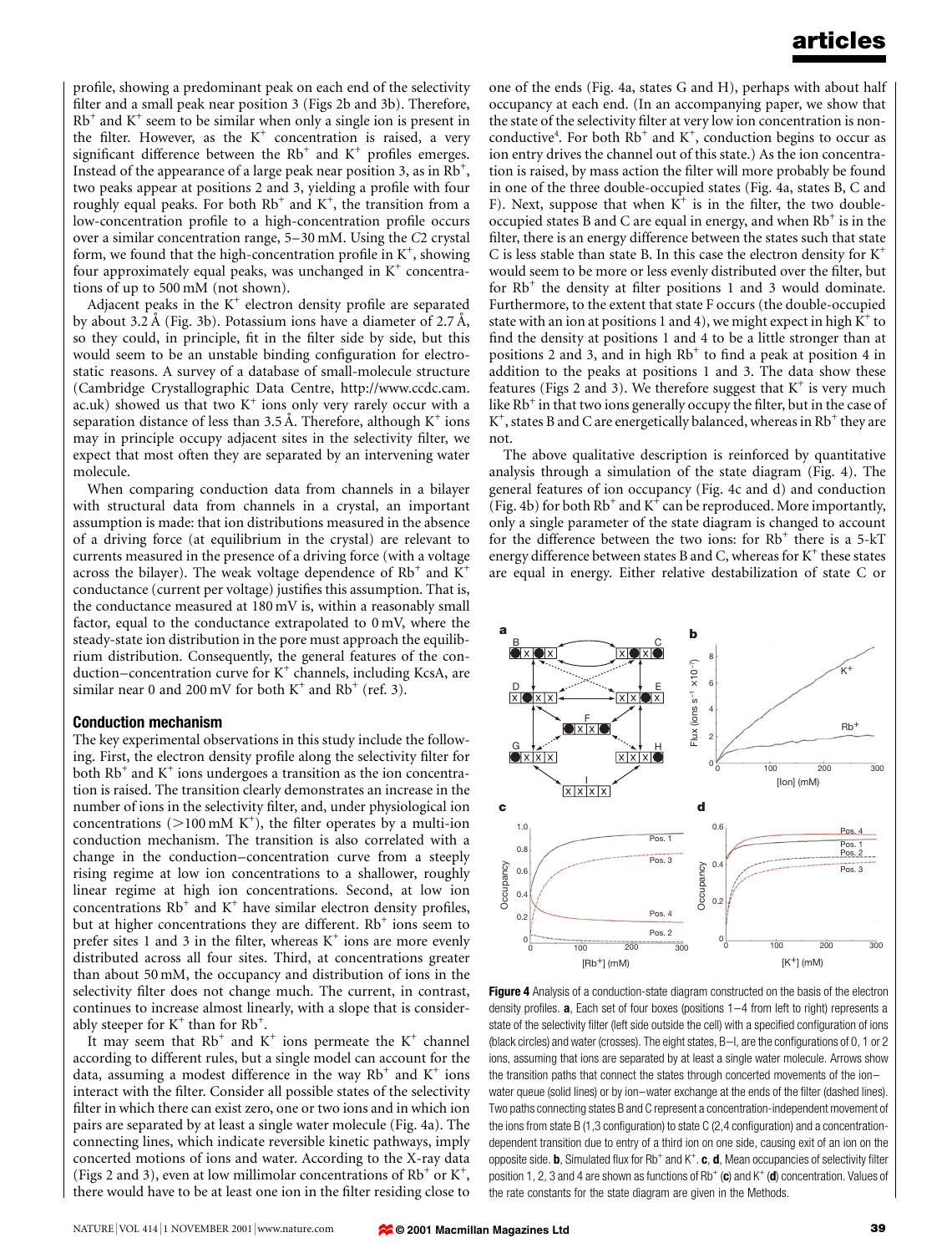stabilization of state B generates a similar pattern of behaviour. The unexplained, gradual increase of the peak at position 4 in the data at high  $Rb^+$  concentrations (Fig. 2b and c) may reflect a measurable fraction of channels actually achieving a state of three  $Rb^+$  ions in the selectivity filter (see below).

The state diagram suggests a very plausible mechanism for the main  $K^+$  throughput cycle that occurs under physiological conditions (Fig. 4a). In the cellular environment, where the cytoplasmic  $K^+$  concentration is always high, the double-occupied states will predominate. A more detailed picture of the cycle connecting states B and C of Fig. 4a (hereafter referred to as the 1,3 and 2,4 configurations, respectively) is shown in Fig. 5a. The essential features of this cycle are that ions are separated by a single water molecule, that a queue of ions and water move in a concerted manner, and that exchange between the 1,3 and 2,4 configurations occurs either when the ion pair 'jumps' between configurations (concentration-independent path) or when a third ion enters on one side causing an ion to exit from the opposite side (concentration-dependent path). At an intuitive level, this mechanism makes good energetic sense. While in the 1,3 and 2,4 configurations, each  $K^+$  ion would reside near the centre of a box formed by eight oxygen atoms. Such coordination of single  $K^+$  ions by eight oxygen atoms is observed in the crystal structure of the K<sup>+</sup>-selective antibiotic



Figure 5 The biologically important throughput cycle for  $K^+$  ions. a, Detailed description of the cycle connecting states B and C (Fig. 4a). The selectivity filter is depicted as five sets of four in-plane oxygen atoms (the top is outside the cell), with  $K^+$  ions and water molecules shown as green and red spheres, respectively.  $K^+$  ions undergo coordination by eight oxygen atoms when in the 1,3 and 2,4 configurations. Movement along either the concentration-independent path (bottom) or the concentration-dependent path (top) would involve octahedral coordination by six oxygen atoms, two provided by the intervening water molecules. **, The atomic structures of**  $K^+$ **-selective antibiotics nonactin** (right) and valinomycin (left) exhibit coordination by eight and six oxygen atoms,  $respectively<sup>5-7</sup>.$ 

nonactin (Fig. 5b, right)<sup>5,6</sup>. The inferred water molecule located between the ions provides a second analogy to another  $K^+$ -selective antibiotic, valinomycin (Fig. 5b, left)<sup>5,7</sup>. In valinomycin the  $K^+$  ion is coordinated in an octahedral manner, with four oxygen atoms in plane and one above and one below the ion. We imagine that during the transition between the  $1,3$  and  $2,4$  configurations a similar coordination is adopted transiently (Fig. 5a). These structural analogies to the  $K^+$ -selective antibiotics suggest that the transition between the  $1,3$  and  $2,4$  configurations occurs without a large energy barrier.

The 1,3 and 2,4 configurations leave one 'free' ring of oxygen atoms on the inside and outside end of the selectivity filter, respectively (Fig. 5a). The `free' ring is therefore conveniently positioned to receive an incoming third  $K^+$  ion. Indeed, one may view the transition between the  $1,3$  and  $2,4$  configurations as the transfer of the 'free' oxygen ring from one end of the filter to the other, that is, a shuttling of the acceptor for the third  $K^+$  ion back and forth across the filter. The electron density profiles in  $K^+$  are consistent with an equal mixture of the  $1,3$  and  $2,4$  configurations and therefore the three-ion state is only implied by the cycle. (However, growth of the peak at position 4 in high  $Rb^+$  concentrations may reflect the three-ion state reaching a detectable occupancy in that case (Fig. 2b and c)). We hypothesize that the three-ion state would be somewhat higher in energy than the double-occupied states owing to electrostatic repulsion between ions and to the necessary dehydration and rehydration of entering and exiting ions, respectively. The three-ion state could be viewed as the transition state for the throughput cycle, in which case the filter ions may move back and forth between the 1,3 and 2,4 configurations many times along the concentration-independent path before the concentration-dependent path is taken. This picture predicts a linear regime of conduction because doubling the  $K^+$  concentration doubles the frequency of third ion entry (Figs 3a, 4b). At sufficiently high  $\mathrm{K}^+$ , the concentration-independent path can, in principle, become rate limiting, at which point the current should approach a maximum value. The  $Rb<sup>+</sup>$  data are interesting in this context. The energy difference between the 1,3 and 2,4 configurations inferred from the electron density profiles imposes a larger activation energy for going around the cycle (Fig. 6a). The lower current and shallower slope in the linear regime for Rb<sup>+</sup> conduction therefore agrees well with the  $Rb^+$  electron density (Figs 2 and 4).

This conduction mechanism invokes the concerted movement of three  $K^+$  ions in the selectivity filter (two resident ions and one entering ion) in addition to the ion located in the cavity halfway across the membrane (Fig. 1). Measurements of unidirectional ion flux in  $K^+$  channels, and of ions interacting with blockers, have been used to estimate the number of ions seemingly present in the queue along the pore $8-12$ . These independent approaches converge on a value of 3-4 ions, consistent with the conduction mechanism



**Figure 6** Energetic optimization of  $K^+$  ion conduction. **a**, Hypothetical energy graph expresses the idea that the  $1,3$  and  $2,4$  ion configurations are energetically balanced  $(\Delta E = 0)$  for K<sup>+</sup> ions but imbalanced for Rb<sup>+</sup> ions. **b**, Simulated flux for the state diagram (Fig. 4a) as a function of  $\Delta E$ , the energy difference between the 1,3 and 2,4 configurations. Flux corresponds to a 200 mM  $K^+$  concentration and 10-mV driving force. Rate constants are given in the Methods.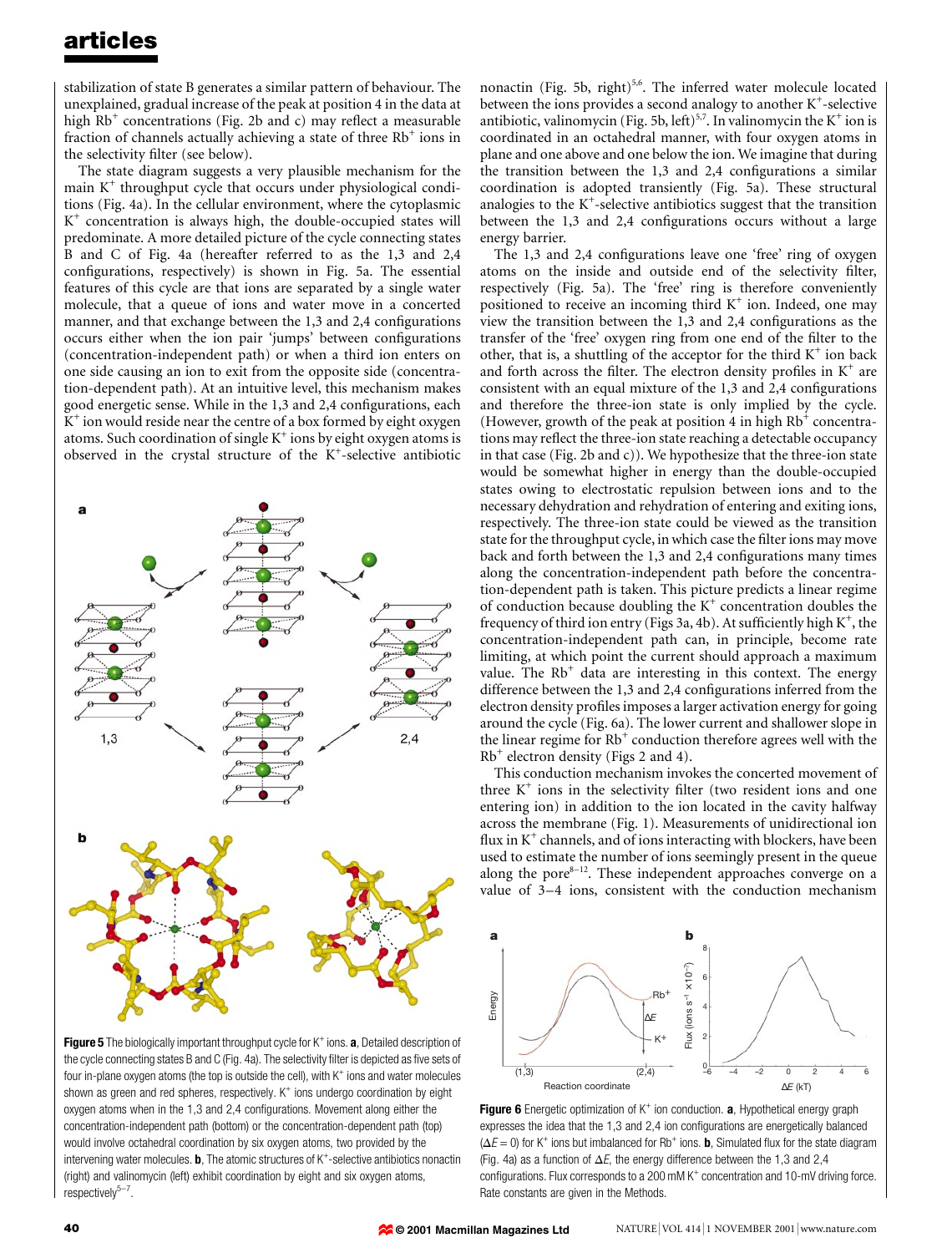described here. Electrophysiologists have also addressed the question of how many water molecules move in an obligatory manner across the pore with a  $K^+$  ion. For technical reasons, this quantity is difficult to determine with great accuracy, but the number is estimated to be  $1.0-1.5$  water molecules per K<sup>+</sup> ion<sup>13</sup>. Although the cavity at the membrane centre contains many water molecules in it, coupling of ions and water will be confined to the narrow selectivity filter. The throughput cycle described in Fig. 5a predicts one water molecule per  $K^+$  ion, in reasonable agreement with experiments.

#### Energetic optimization of  $K<sup>+</sup>$  conduction rate

The crystallographic and electrophysiological differences between  $Rb<sup>+</sup>$  and  $K<sup>+</sup>$  in the channel have been attributed to the relative energies of the 1,3 and 2,4 configurations for these ions. The simulation shows that the main observable differences between  $Rb<sup>+</sup>$  and  $K<sup>+</sup>$  ions can be reproduced by simply imposing an energy difference between these configurations. We wondered whether it is a coincidence that the  $1,3$  and  $2,4$  configurations are balanced energetically in the case of  $K^+$ . There is no immediately apparent structural reason why this should be so. We propose that the observed balance is a consequence of evolutionary optimization of the rate at which ions diffuse through the pore. The basis for this proposal is simple: if the 1,3 and 2,4 configurations are imbalanced, the energy difference between them creates an inescapable energy step in the pathway around the throughput cycle. In terms of the diffusion rate, the energy step represents a kinetic barrier (Fig. 6a). Thus, by minimizing the energy difference between the 1,3 and 2,4 configurations through subtle adjustments of the protein structure, evolution has apparently minimized the kinetic barriers to achieve a high conduction rate (Fig. 6b). The channel did not evolve in response to the conduction of  $Rb^+$  ions, the slightly different radius of which apparently creates an imbalance with kinetic consequences.

#### Summary

Our results lead us to conclude that, under physiological conditions, the  $K^+$  selectivity filter usually contains two resident  $K^+$  ions separated by a water molecule. The ion pair moves back and forth in a concerted manner between the  $1,3$  and  $2,4$  configurations until a third ion enters on one side, causing the displacement of an ion on the opposite side. The structure of the selectivity filter is designed by selection to have a maximum rate of conduction through minimization of the energy difference between the 1,3 and 2,4 ion  $\Box$ configurations.  $\Box$ 

## Methods

## Crystal preparation

KcsA was prepared as described<sup>1</sup>. Protein was dialysed against a solution containing 5 mM lauryldodecylamine oxide (LDAO), 50 mM Tris buffer at pH 7.5, 2 mM dithiothreitol (DTT) and mixtures of NaCl, RbCl, KCl or NMG. For the growth of C2 crystals, 5 mM tetrabutylammonium chloride (TBA) was added to reduce crystal mosaicity and crystals were grown in sitting drops at 20 °C by equilibrating a 1 : 1 mixture of protein and reservoir solutions against the reservoir containing 50 mM HEPES buffer at pH 7.5, 120-300 mM  $CaCl<sub>2</sub>$ , 35 $-50\%$  PEG 400. Crystals were grown in the presence of 150, 300 or 500 mM KCl, 150 or 300 mM RbCl, 120 mM RbCl + 30 mM NaCl, 30 mM RbCl + 120 mM NaCl, 15 mM RbCl + 135 mM NMG and 5 mM RbCl + 145 mM NaCl. (Electron density maps from crystals containing NMG were consistent with those containing  $Na<sup>+</sup>$  as the ion replacing  $K^+$ . This finding suggests that Na<sup>+</sup> does not enter the selectivity filter.) Crystals of space group I4 were prepared as described<sup>4</sup>.

## Crystallographic analysis

Data were collected on frozen crystals at X-25, National Synchrotron Light Source, Brookhaven National Laboratory; at A1 and F1, Cornell High Energy Synchrotron Source; at ID19, Advanced Photon Source, Argonne National Laboratory; and at ID13, European Synchrotron Radiation Facility (Table 1). Multiple data sets were collected from crystals at each ionic condition. The data were processed and reduced with Denzo and Scalepack<sup>14</sup>. For each ionic condition, the best data set was selected based on resolution,  $R_{\text{symm}}$  and signal-to-noise ratio. Further data processing was performed with the CCP4 program suite<sup>15</sup>. All C2 crystal form data sets were scaled against the 150 mM RbCl data set and sharpened (corrected for anisotropy)<sup>16</sup>

Model refinement of the 150 mM RbCl and 150 mM KCl structures was carried out in

| <b>Table 1 Diffraction data statistics</b>                                                                                                                           |                                                      |                                                |                                        |
|----------------------------------------------------------------------------------------------------------------------------------------------------------------------|------------------------------------------------------|------------------------------------------------|----------------------------------------|
| Salt condition                                                                                                                                                       | Resolution<br>(A)                                    | $R_{\text{symm}}^*$<br>(% )                    | Completeness<br>(%)                    |
| Space group C <sub>2</sub>                                                                                                                                           |                                                      |                                                |                                        |
| RbCl 5 mM + 145 mM NaCl<br>RbCl 15 mM + 135 mM NMG<br>RbCl 30 mM + 120 mM NaCl<br>RbCl 120 mM + 30 mM NaCl<br><b>RbCl 150 mM</b><br><b>RbCl 300 mM</b><br>KCI 150 mM | 3.45<br>3.40<br>3.35<br>3.20<br>2.70<br>3.35<br>2.80 | 10.7<br>6.9<br>5.6<br>6.0<br>5.1<br>7.9<br>7.2 | 86<br>87<br>97<br>91<br>94<br>96<br>93 |
| Space group /4                                                                                                                                                       |                                                      |                                                |                                        |
| KCI 3 mM + 200 mM NaCl<br>KCI 20 mM + 180 mM NaCl<br>KCI 70 mM + 130 mM NaCl<br><b>KCI 200 mM</b>                                                                    | 2.30<br>2.40<br>2.20<br>2.00                         | 5.6<br>5.6<br>5.4<br>7.1                       | 99<br>98<br>100<br>99                  |
| $FFLI/N = H/FLN$<br>$\star$ $\sim$                                                                                                                                   |                                                      |                                                |                                        |

 ${}^{\star}R_{\text{symm}} = \Sigma \Sigma |\langle I \rangle - I_{\text{j}}| / \Sigma \langle I \rangle$ 

CNS with the published KcsA structure (Protein Data Bank accession code 1BL8) as an initial model<sup>17</sup>. After rigid body refinement, density modification by four-fold averaging and solvent flattening were applied before model rebuilding in program O<sup>15,18,19</sup>. Using data to 2.8 Å, we refined the Rb<sup>+</sup> and K<sup>+</sup> complex structures to an R<sub>free</sub> of 30.2 and 32.2, respectively. These two models, together with the original KcsA structure, were then used for determination of electron density profiles along the selectivity filter. To remove model bias, the three models, without ions, were annealed at 2000 K against their corresponding data. Rigid body and positional refinement of the three models was then performed against the data set for each ion concentration. All three models were then put into the same coordinate file and used for the calculation of difference Fourier maps at 3.45 Å. We determined one-dimensional electron density profiles by sampling the difference maps along the central filter axis of the selectivity filter using  $\text{MAPMAN}^{20}$ . To estimate the error contribution from Fourier series truncation (resolution limit), we analysed a model system of atoms in a queue with respect to the interatomic spacing and the resolution limit. We conclude that given the separation between ions in the filter, the  $3.4 \text{ Å}$  resolution limit introduces only relatively small errors in the magnitude of peaks and wells and allows us to define the ionic positions with accuracy.

All I4 crystal form data were scaled against the 200 mM KCl data set<sup>4</sup>. For the four  $K^+$ concentrations, models were refined without ions or water in the pore to an  $R_{\text{free}}$  in the range 24.2-26.2%; these models were used in the calculation of difference Fourier maps at 2.40 Å. To justify the comparison of electron density maps from the I4 and C2 crystal forms, especially as the C2 form contained a TBA cation in the cavity replacing the alkali metal cation normally present, several control data sets with  $K^+$  in the C2 form (50 $-$ 500 mM), and one with  $\mathrm{Rb}^+$  in the  $I4$  form (200 mM) were studied. The electron density maps showed that the different crystal forms did not affect the distribution of ions in the selectivity filter, and that the comparison of maps is valid (not shown).

#### Electrophysiological analysis

KcsA channels containing a six-histidine sequence on the carboxy terminus were purified and reconstituted into lipid vesicles as described<sup>21</sup>. Planar lipid bilayers of 1-palmitoyl-2-oleoyl phosphatidylethanolamine (POPE) (15 mg ml<sup>-1</sup>) and phosphatidyl glycerol (POPG) (Avanti Polar Lipids) (5 mg ml $^{-1}$ ) in decane were painted over a 300-µm hole in a polystyrene partition separating internal and external solutions. To induce fusion of channel-containing vesicles, the external solution contained KCl or RbCl (150 mM) and HEPES (10 mM at pH 7.0) and the internal solution contained KCl or RbCl (20 mM) and succinate  $(10 \text{ mM at pH } 4.0)^{22,23}$ . Following channel fusion, the internal and external solutions were adjusted by solution addition or perfusion to achieve equal concentrations of KCl or RbCl. Membrane voltage was controlled and current recorded by an Axopatch 200B amplifier with a Digidata 1322A analogue-to-digital converter and Axoclamp software (Axon Instruments).

#### Simulation of ion conduction

Ion conduction properties and ion probability distributions of the state diagram were analysed by a simulation in which a random variable with an exponential distribution was generated for each state<sup>24</sup>. Rate constants were expressed as an exponential function of energy<sup>25</sup>. Voltage dependence was applied to the rate constants by assuming that each ion crosses 0.2 of the membrane voltage difference when moving from one site to the next and when entering or exiting the filter, and that the energy barrier is located halfway between the sites. Values of the rate constants used in the simulation for  $K^+$  were (in units of  $M^{-1}$  s<sup>-1</sup>):  $k_{BA}$ ,  $k_{CA}$ , 4  $\times$  10<sup>9</sup>;  $k_{DB}$ ,  $k_{EC}$ , 1.6  $\times$  10<sup>10</sup>;  $k_{DB}$ ,  $k_{EB}$ , 4  $\times$  10<sup>10</sup>;  $k_{GF}$ ,  $k_{HF}$ , 2  $\times$  10<sup>9</sup>; (in units of s<sup>-1</sup>)  $k_{AB}$ ,  $k_{AC}$ ,  $1 \times 10^{11}$ ;  $k_{BC}$ ,  $k_{CB}$ ,  $2 \times 10^9$ ;  $k_{BD}$ ,  $k_{CE}$ ,  $5 \times 10^7$ ;  $k_{DE}$ ,  $k_{ED}$ ,  $1 \times 10^9$ ;  $k_{DG}$ ,  $k_{\rm EH},$   $1\times 10^7$ ,  $k_{\rm FD},$   $k_{\rm FE},$   $5\times 10^8;$   $k_{\rm FG},$   $k_{\rm FH},$   $1\times 10^8;$   $k_{\rm GD},$   $k_{\rm HE},$   $1\times 10^6.$  The subscripts refer to the states in Fig. 4a, with state A representing the three-ion state connecting states B and C along the concentration-dependent path (Fig. 5a). The empty state was excluded from the simulation because it is not observed over the ion concentration range studied, and the pathways connecting states B to E and C to D were excluded for simplicity. For the  $Rb^+$  simulation, the network was modified by adjusting the value of a single parameter corresponding to the addition of 5 kT of energy to state C relative to its neighbouring states, maintaining detailed balance in the absence of a driving force. The simulation was carried out with a 10-mV driving force.